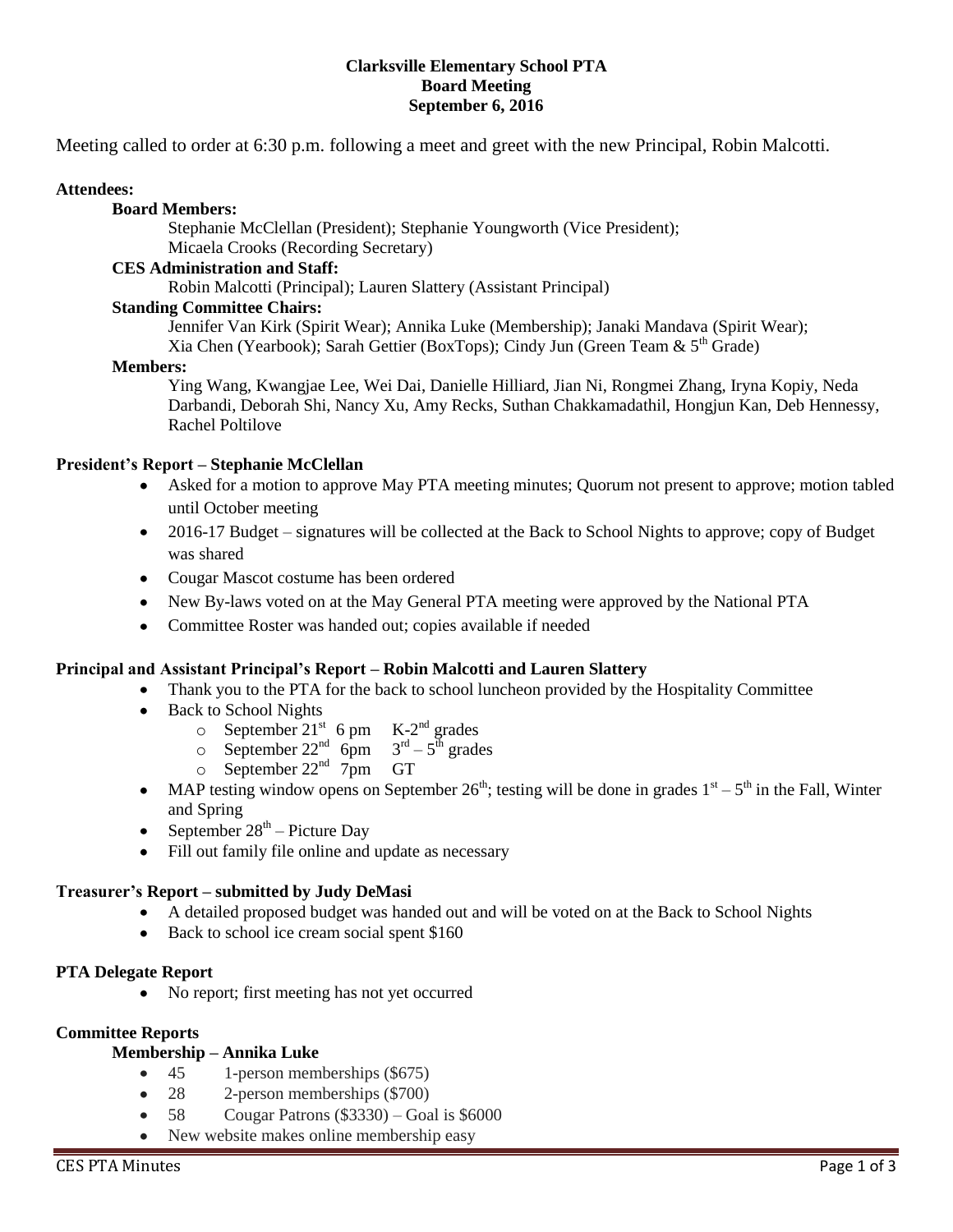#### **Volunteer Coordinator – submitted by Sezin Palmer**

• Send her any volunteer sign-ups that are needed

### **Hospitality/Staff Appreciation**

• No report

### **After School Programming**

• Drama program sold out very quickly

### **Box Tops – Sarah Gettier**

- Collecting once/month
- Will put reminders in the newsletter
- Plan to hold class contests for most box tops

### **Communications – submitted by Jennifer Sager**

- Newsletter will be sent out on Thursdays and not Fridays this year
- Tuesday by close of business submit anything to her that you would like to include; copy Stephanie McClellan (President) and Annika Luke (Website) on submittals

#### **Cultural Arts**

- Still in need of someone to lead this committee
- $\bullet$  No assemblies are currently planned and no plan for the  $5<sup>th</sup>$  grade Artist-in-Resident
- October  $14<sup>th</sup>$  Cultural Arts Fair will be attended by a few Board members and CES Staff to try to pick a few programs

### **Directory – submitted by Wai Shan Lau**

- School provides the info
- Stephanie will look to see if we can add advertising pages
	- $\circ$  If so, next meeting need to vote on advertising prices. Proposed \$25 for ¼ page, \$50 ½ page and \$100 full page.
	- o Solicitation for advertisements will appear in the newsletter and the website

#### **5 th Grade Programming – Cindy Jun**

- Verified that the PTA budgets  $$1000$  for  $5<sup>th</sup>$  grade programming
- Committee heads will be meeting soon to get started

### **Fun Run – submitted by Jessica Nezu**

- Looking at an end of March date
- Possible idea will be a Robin Egg Hunt
- Will invite Food Trucks
- T-shirts will be color coded by grade again

### **Fundraising**

- Still in need of someone to lead this committee
- Possible Paint Night at School by Pinot's Pallette; adults only; \$45/person; 1st week in December or sometime in January
	- o If greater than 26 people attend, school will receive 25% per person
	- o If 1-25 people attend, school will receive 20% per person

# **Green/Health and Wellness – Cindy Jun**

- October  $4^{\text{th}}$  Walk to School Day
- Race Pace is willing to provide bikes for Bike to School Day
- Looking to continue Walking School Bus program

#### **International Night**

- Still in need of someone to lead this committee; Savita is taking a break but will return next year
- Daisy (no last name known) volunteered to help
- Would like to hold a Fall event "Around the World"

### **Kindergarten Connection**

### • No report

### **Holiday Shop**

- December  $15<sup>th</sup>$  and  $16<sup>th</sup>$
- Will need lots of volunteers
- Request for hot cocoa social to be around these dates